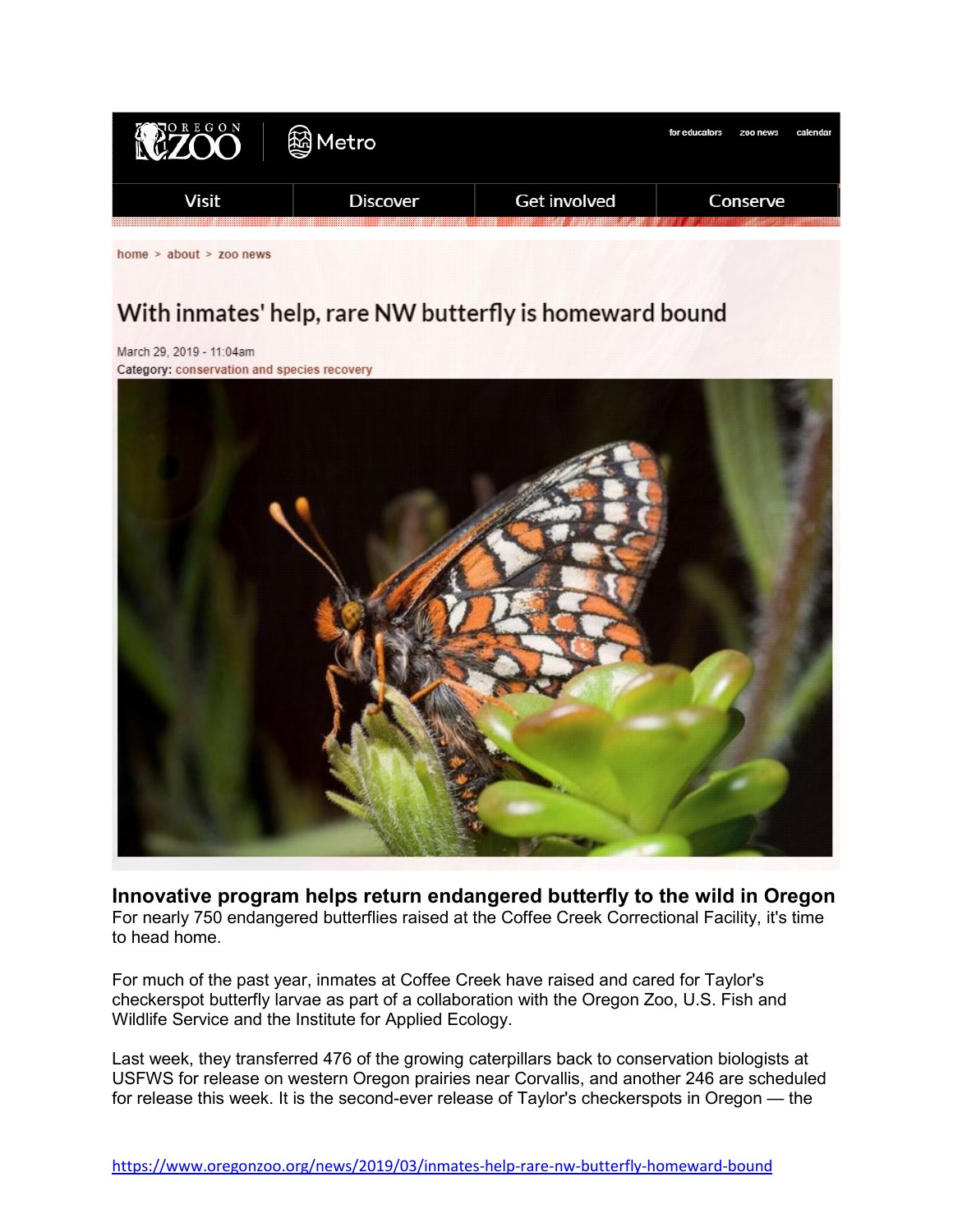first being last year's inaugural release of 562 Coffee-Creek-reared caterpillars — where only two known populations of this rare Northwest butterfly remain.

"Having a captive rearing and release program in Oregon is vital for the recovery of Taylor's checkerspots," said Oregon Zoo butterfly conservationist Ronda Naseth, who advises the program at Coffee Creek. "Bringing butterfly conservation work into a medium-security housing unit continues to be a rewarding process."

Coffee Creek's butterfly conservation lab launched in May 2017, with funding from USFWS and the help of an Oregon Zoo Foundation grant. Zoo staff taught inmates how to care for butterfly eggs and raise larvae, supporting their efforts along the way. In 2018, inmates also learned how to care for the adult female butterflies that lay the thousands of eggs needed for the program's success.

"Inmates who have the opportunity to participate in this species recovery program are eager to share what they've learned with their loved ones," said Naseth. "That has the wonderful ripple effect of more and more people in our communities caring about the future of these butterflies."

Rearing the rare butterflies comes with many challenges. One of the most difficult tasks is feeding the ever-munching larvae, which require vast quantities of specific plants. The Institute for Applied Ecology assists the lab in supplying, propagating and harvesting plantago plants for this purpose. The level of care is crucial: The species is listed under the U.S. Endangered Species Act and, according to Xerces Society for Invertebrate Conservation, is in imminent danger of extinction.

In addition to the inmates that rear the Taylor's checkerspots, another team of inmates is dedicated to the care and harvest of the 2,200 plantago plants that feed the larvae. Two of these plantago crew members have been cross-training in the butterfly lab since February, sharing the knowledge they are gaining about the larvae's nutritional needs with their fellow crew members.

"We have all learned so much since our first season," Naseth said. "The butterfly team is thrilled to have partners who are working so diligently at providing the lab with beautiful harvests, and we are exceptionally proud of the quality of larvae being released this year. "

The Coffee Creek-reared caterpillars will complete their development in the wild, first turning into chrysalides and then — over a span of warm, sunny days this spring — emerging as adult butterflies and unfurling for the first time their distinctive, colorful wings.

Though once abundant across the inland prairies of the Pacific Northwest, the Taylor's checkerspot has now lost 99 percent of its grassland habitat to successional plant growth, agriculture and urban development. And while the butterflies themselves are small, the restoration of their high-quality native prairie habitat also benefits a multitude of other species associated with this ecosystem.

The Oregon Zoo has provided more than 28,000 checkerspots for release since joining the recovery effort in 2004 — including a record-setting 5,398 larvae transferred to the Washington Department of Fish and Wildlife last month for release in the south Puget Sound area, where some of the region's best prairie habitat remains.

Committed to butterfly conservation, the Oregon Zoo is a charter member of the Association of